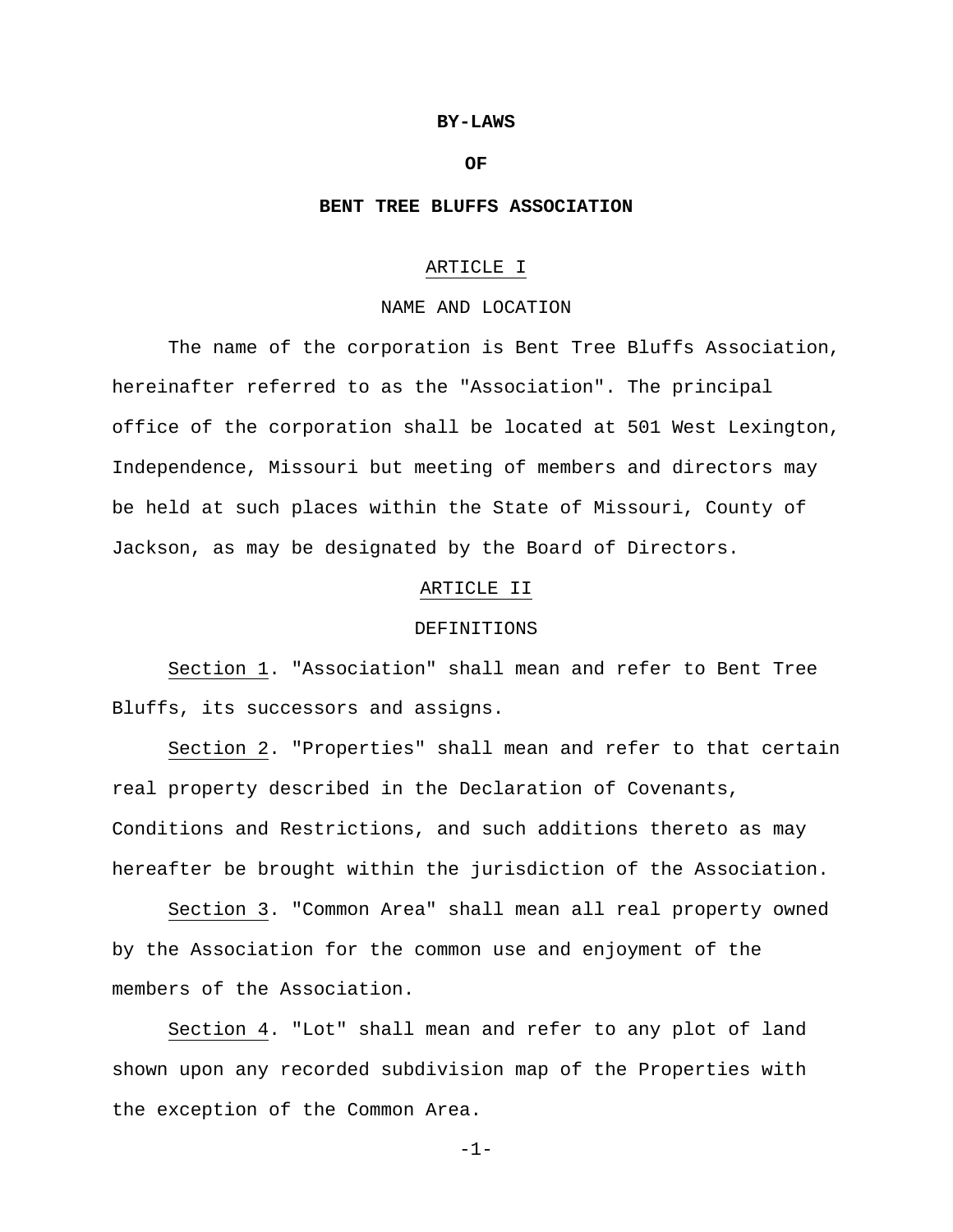Section 5. "Member" shall mean and refer to every person or entity who holds membership in the Association.

Section 6. "Owner" shall mean and refer to the record owner, whether one or more persons or entities, of a fee simple title to any Lot which is a part of the Properties, including contract sellers, but excluding those having such interest merely as security for the performance of an obligation.

Section 7. "Declarant" shall mean and refer to Bent Tree Development Company, a Missouri Corporation, its successors and assigns if such successors or assigns should acquire more than one undeveloped Lot from the Declarant for the purpose of development.

Section 8. "Declaration" shall mean and refer to the Declaration of Covenants, Conditions and Restrictions applicable to the Properties recorded in the Office of the Recorder of Deeds for Jackson County, Missouri.

## ARTICLE III

### MEMBERSHIP

Section 1. Membership. Every person or entity who is a record owner of a fee or undivided fee interest in any Lot which is subject by covenants of record to assessment by the Association, including contract sellers, shall be a member of the Association. The foregoing is not intended to include persons or entities who hold an interest merely as security for the

 $-2-$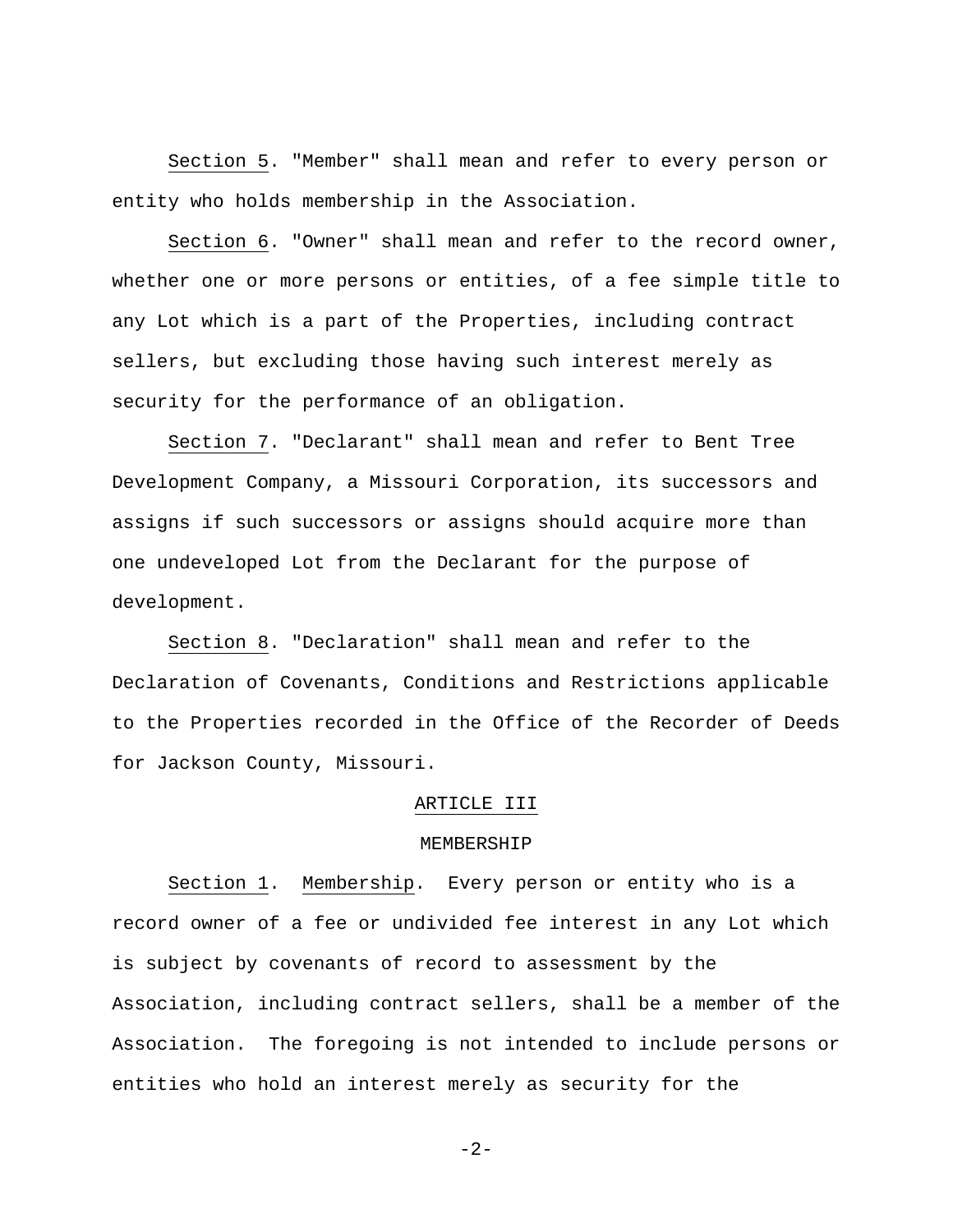performance of an obligation. No Owner shall have more than one membership. Membership shall be appurtenant to and may not be separated from ownership of any Lot which is subject to assessment by the Association. Ownership of such Lot shall be the sole qualification for membership.

#### ARTICLE IV

#### PROPERTY RIGHTS: RIGHTS OF ENJOYMENT

Section 1. Each member shall be entitled to the use and enjoyment of the Common Area and facilities as provided in the Declaration. Any member may delegate his rights of enjoyment of the Common Area and facilities to the members of his family, his tenants or contract purchasers, who reside on the property. Such member shall notify the secretary in writing of the name of any such delegee.

### ARTICLE V

BOARD OF DIRECTORS: SELECTION: TERM OF OFFICE Section 1. Number. The affairs of this Association shall be managed by a Board of up to eight (8) directors, who need not be members of the Association.

Section 2. Election. At the first annual meeting the members shall elect in addition to the initial four (4) directors, who shall remain as directors so long as a Class B membership exists, one director for a term of one year, one director for a term of two years and two (2) directors for a term of three years; and at each annual meeting thereafter the members

 $-3-$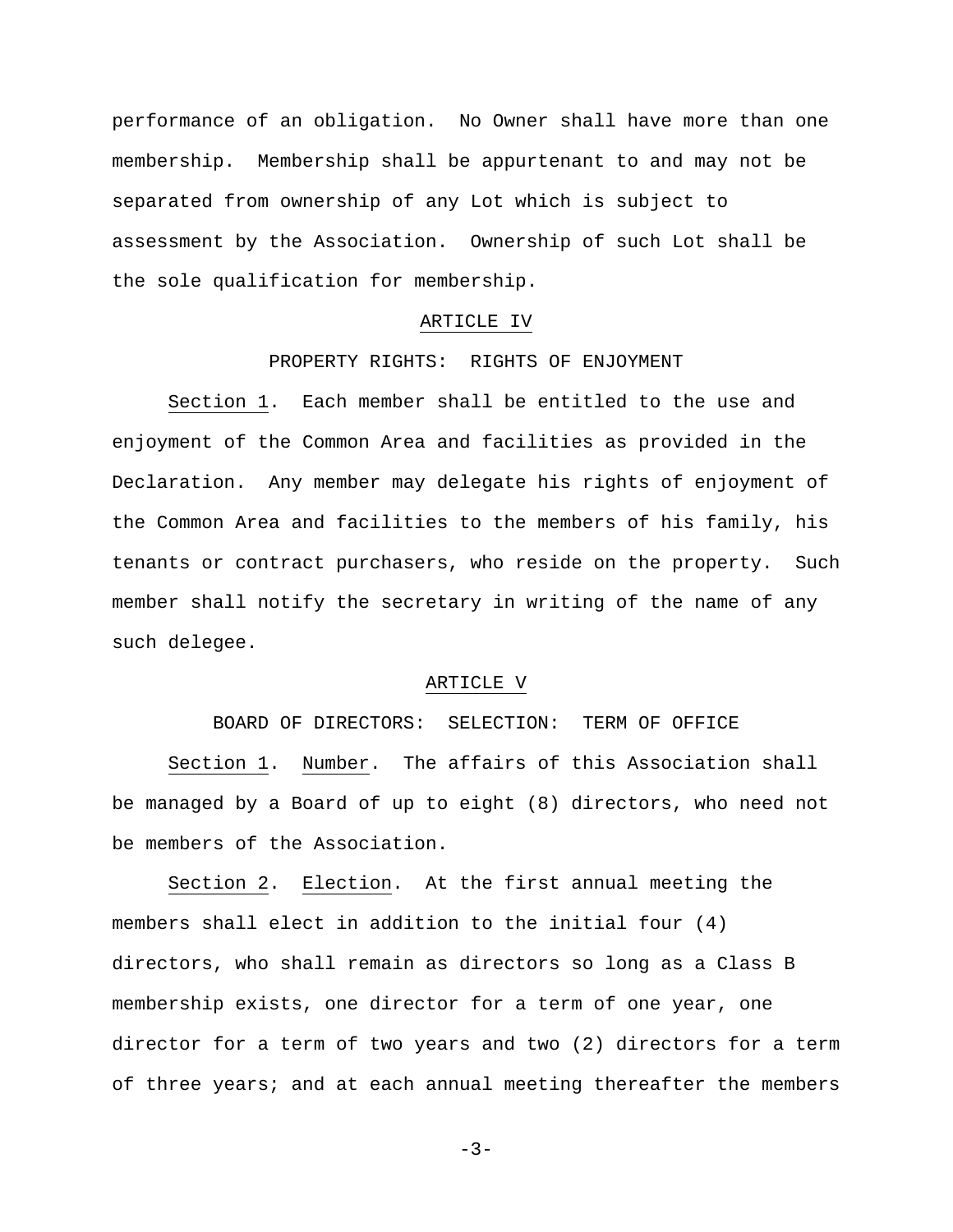shall elect one director for a term of three years to fill any unexpired terms.

Section 3. Removal. Any director may be removed from the Board, with or without cause, by majority vote of the members of the Association. In the event of death, resignation or removal of a director, his successor shall be selected by the remaining members of the Board and shall serve for the unexpired term of his predecessor.

Section 4. Compensation. No director shall receive compensation for any service he may render to the Association.

Section 5. Action Taken Without a Meeting. The directors shall have the right to take any action in the absence of a meeting which they could taken at a meeting by obtaining the written approval of all the directors. Any action so approved shall have the same effect as though taken at a meeting of the directors.

#### ARTICLE VI

### MEETINGS OF DIRECTORS

Section 1. Regular Meetings. Regular meetings of the Board of Directors shall be held on call without notice, at such place and hour as may be fixed from time to time by resolution of the Board. Should said meeting fall upon a legal holiday, then that meeting shall be held at the same time on the next day which is not a legal holiday.

 $-4-$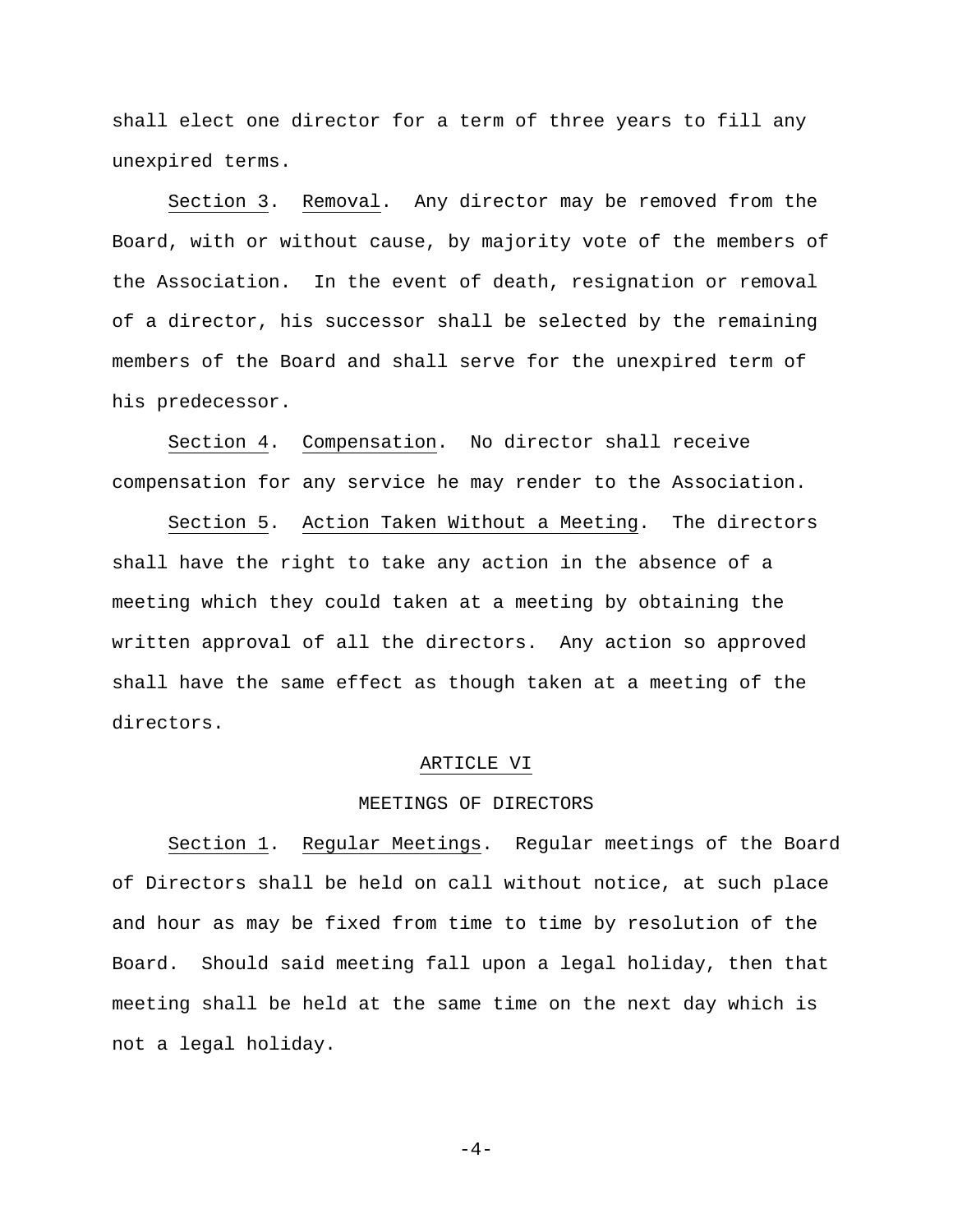Section 2. Special Meetings. Special meetings of the Board of Directors shall be held when called by the president of the Association, or by any two directors, after not less than three (3) days notice to each director.

Section 3. Quorum. So long as the Declarant, Bent Tree Development Company, a Missouri corporation, owns eleven percent (11%) of the platted lots of the real property described in the Declaration of Covenants, Conditions and Restrictions of Bent Tree Bluffs, then the four (4) directors named on page five (5) of the Articles of Incorporation under Article V shall constitute a quorum for the transaction of business. Every act or decision done or made by these directors at a duly held meeting shall be regarded as an act of the Board irrespective of any opposition made by any other directors who may be elected. At such time as the Declarant owns less than eleven percent (11%) of all platted lots of the real property described in the Declaration of Covenants, Conditions and Restrictions of Bent Tree Bluffs; a majority of the number of directors shall constitute a quorum for the transaction of business. Every act or decision done or made by a majority of the directors present at a duly held meeting at which a quorum is present shall be regarded as the act of the Board.

 $-5-$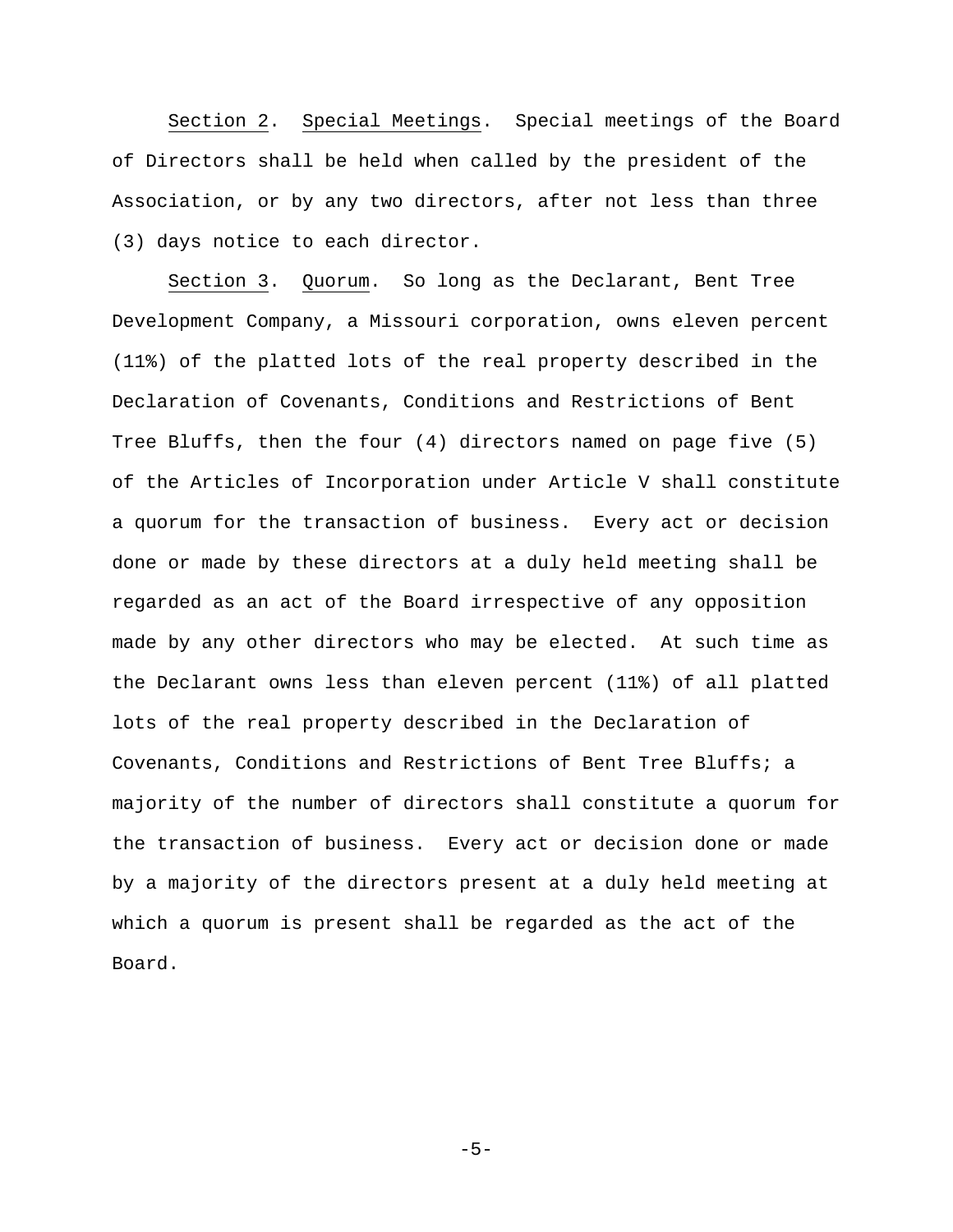#### ARTICLE VII

### NOMINATION AND ELECTION OF DIRECTORS

Section 1. Nomination. Nomination for election to the Board of Directors shall be made by a Nominating Committee. Nominations may also be made from the floor at the annual meeting. The Nominating Committee shall consist of a Chairman, who shall be a member of the Board of Directors, and two or more members of the Association. The Nominating Committee shall be appointed by the Board of Directors prior to each annual meeting of the members, to serve from the close of such annual meeting until the close of the next annual meeting and such appointment shall be announced at each annual meeting. The Nominating Committee shall make as many nominations for election to the Board of Directors as it shall in its discretion determine, but not less than the number of vacancies that are to be filled. Such nominations may be made from among members or non-members.

Section 2. Election. Election to the Board of Directors shall be by show of hands. At such election the members or their proxies may cast, in respect to each vacancy, as many votes as they are entitled to exercise under the provisions of the Declaration. The persons receiving the largest number of votes shall be elected. Cumulative voting is not permitted.

-6-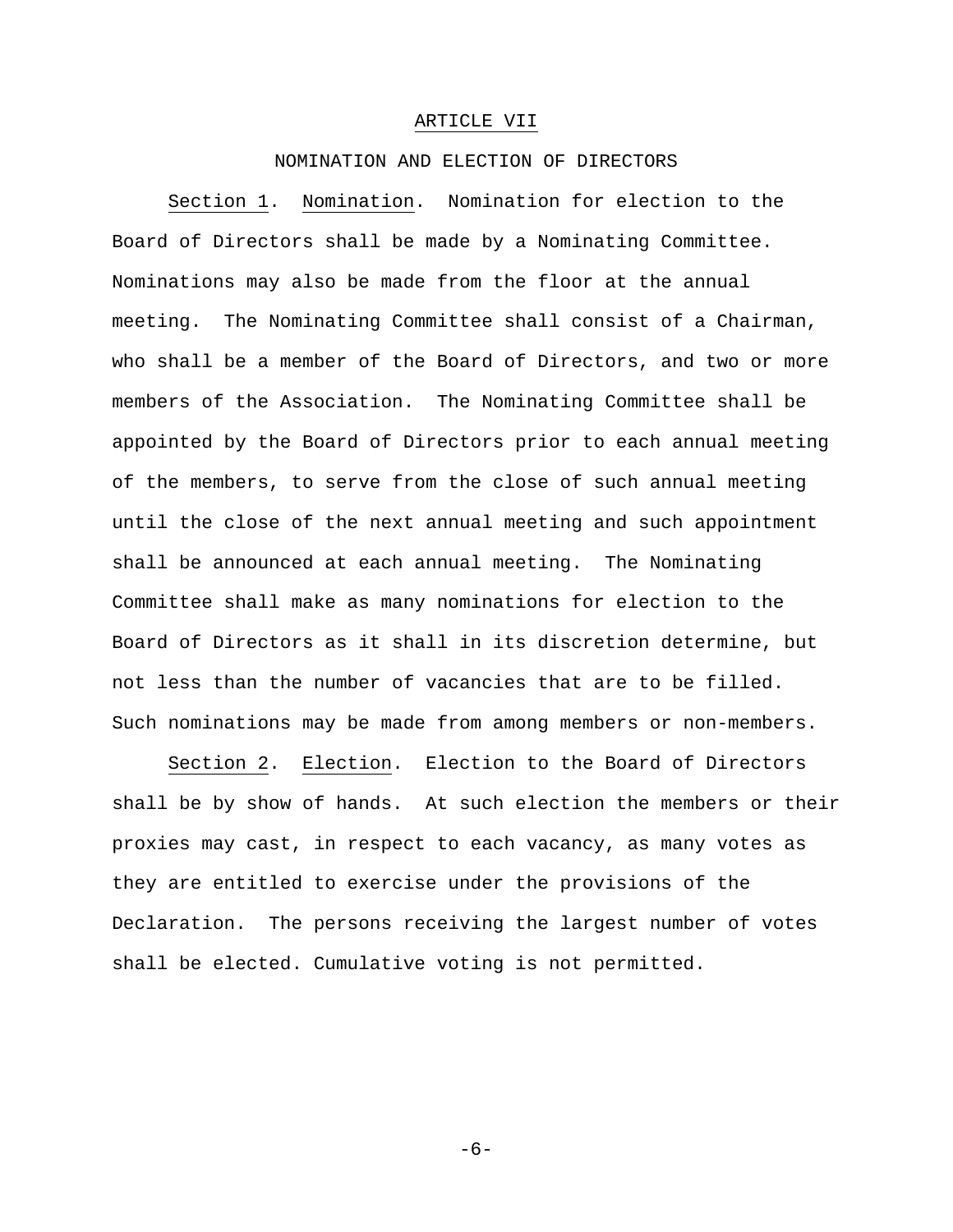#### ARTICLE VIII

POWERS AND DUTIES OF THE BOARD OF DIRECTORS

Section 1. Powers. The Board of Directors shall have power:

(a) To adopt and publish rules and regulations governing the use of the Common Area and facilities, and the personal conduct of the members and their guests thereon, and to establish penalties for the infraction thereof;

(b) To exercise for the Association all powers, duties and authority vested in or delegated to this Association not reserved to the membership by other provisions of these By-laws, the Articles of Incorporation, or the Declaration;

(c) To declare the office of a member of the Board of Directors to be vacant in the event such member shall be absent from three (3) consecutive regular meetings of the Board of Directors;

(d) To employ a manager, an independent contractor, or such other employees as they deem necessary, and to prescribe their duties; and

(e) To supervise the regular business operations of the Association through the officers, agents and employees.

Section 2. Duties. It shall be the duty of the Board of Directors:

(a) To cause to be kept a complete record of all its acts and corporate affairs and to present a statement thereof to

-7-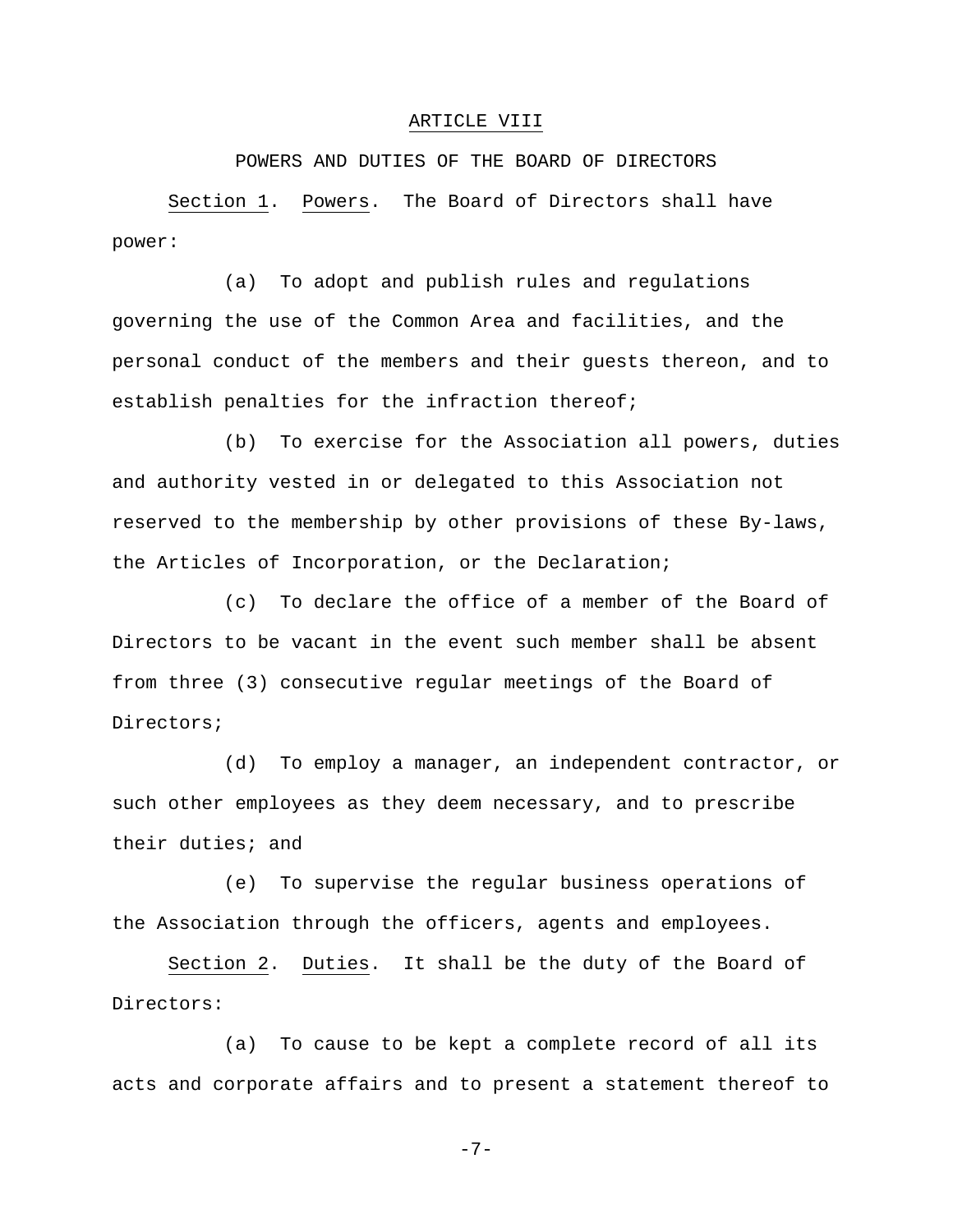the members at the annual meeting of the members or at any special meeting, when such statement is requested in writing by one-fourth  $\left(\frac{1}{4}\right)$  of the Class A members who are entitled to vote;

(b) To supervise all officers, agents and employees of this Association, and to see that their duties are properly performed;

(c) As more fully provided herein and in the Declaration;

(1) To fix the amount of the annual assessment against each Lot at least thirty (30) days in advance of each annual assessment period, as hereinafter provided in Article XII, and

(2) To send written notice of each assessment to every Owner subject thereto at least thirty (3) days in advance of each annual assessment period;

(d) To issue, or to cause an appropriate officer to issue, upon demand by any person, a certificate setting forth whether any assessment has been paid. A reasonable charge may be made by the Board for the issuance of these certificates. Such certificate shall be conclusive evidence of any assessment therein stated to have been paid;

(e) To procure and maintain adequate liability insurance, and to procure adequate hazard insurance on property owned by the Association;

-8-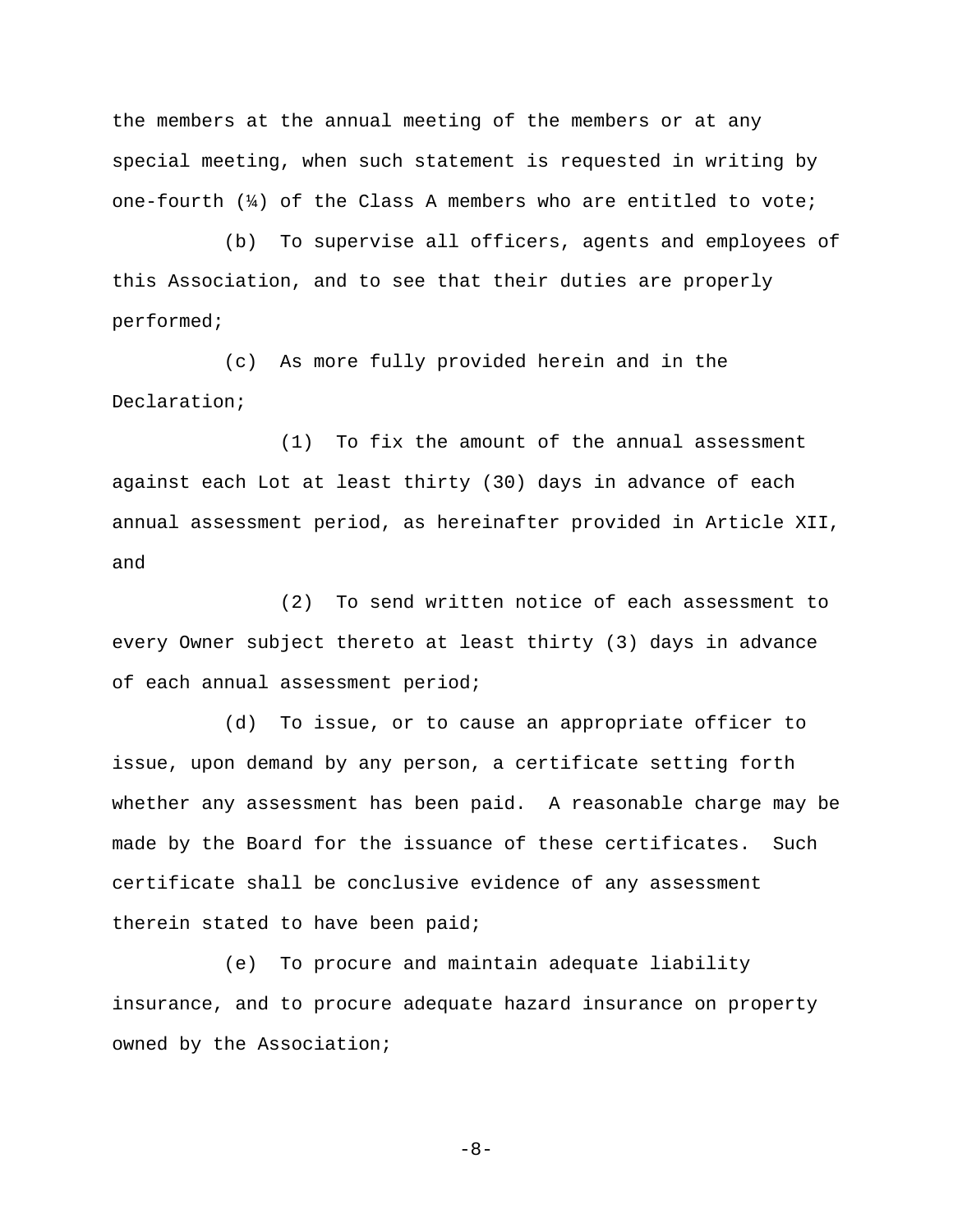(f) To cause all officers or employees having fiscal responsibilities to be bonded, as it may deem appropriate;

(g) To cause the Common Area to be maintained; and

(h) To cause the exterior of the dwellings to be maintained.

#### ARTICLE IX

#### COMMITTEES

Section 1. The Association shall appoint an Architectural Control Committee as provided in the Declaration and a Nominating committee as provided in these By-laws. In addition, the Board of Directors may appoint other committees as deemed appropriate in carrying out its purposes.

#### ARTICLE X

# MEETINGS OF MEMBERS

Section 1. Meetings. Meetings of the members may be called at any time by the president or by the Board of Directors, or upon written request of the members who are entitled to vote one-fourth  $(\frac{1}{4})$  of all of the votes of the entire membership.

Section 2. Notice of Meetings. Written notice of each meeting of the members shall be given by, or at the direction of, the secretary or person authorized to call the meeting, by mailing a copy of a notice of such meeting. Such notice shall specify the place, day and hour of the meeting and in the case of a special meeting, the purpose of the meeting.

 $-9-$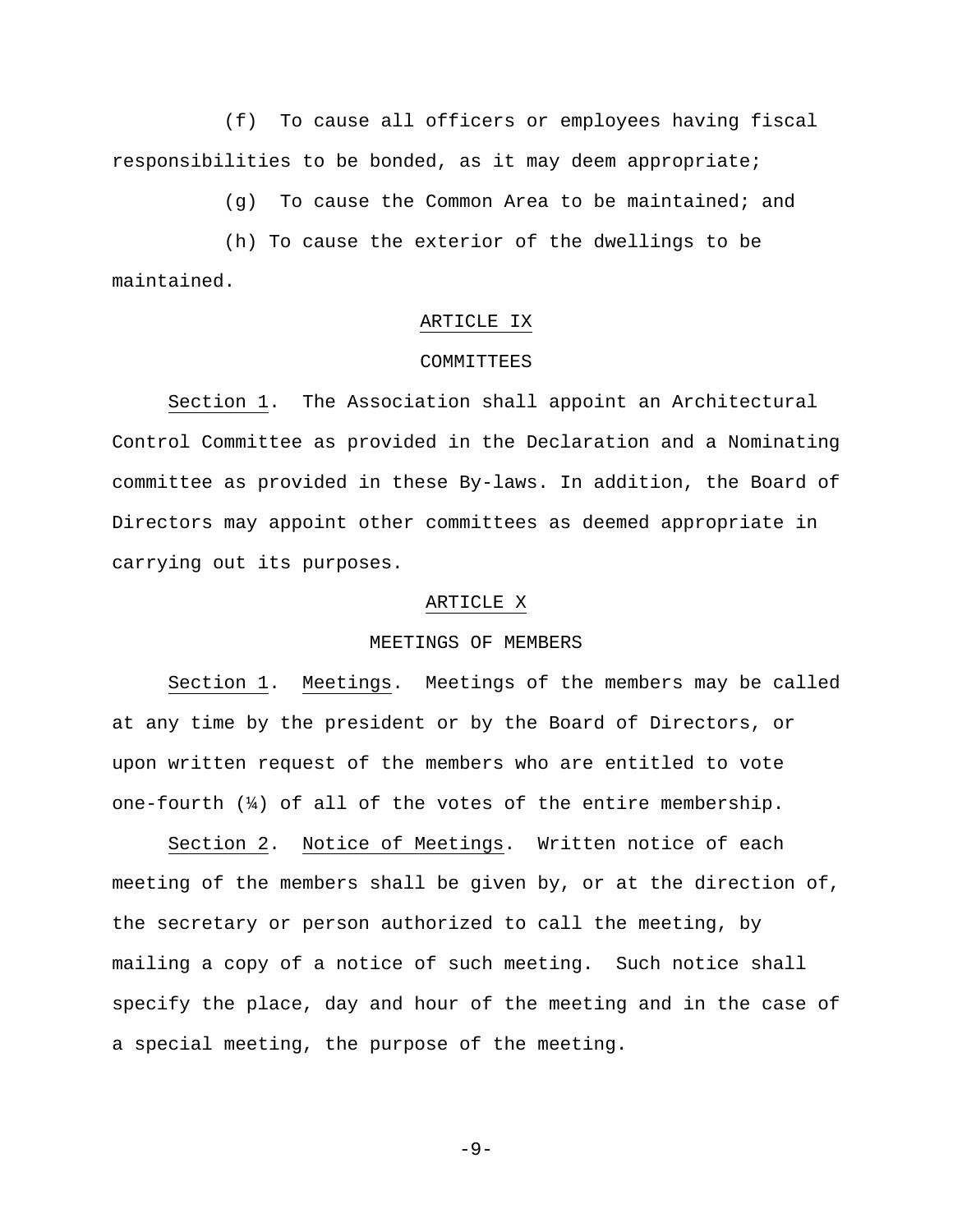Section 3. Quorum. The presence at the meeting of members entitled to cast, or of proxies entitled to cast, one-tenth (1/10) of the votes of the Class A membership shall constitute a quorum for any action except as otherwise provided in the Articles of Incorporation, the Declaration, or these By-laws. If, however, such quorum shall not be present or represented at any meeting, the members entitled to vote thereat shall have power to adjourn the meeting from time to time, without notice other than announcement at the meeting, until a quorum as aforesaid shall be present or be represented.

Section 4. Proxies. At all meetings of members, each member may vote in person or by proxy. All proxies shall be in writing and filed with the secretary. Every proxy shall be revocable and shall automatically cease upon conveyance by the member of his Lot.

#### ARTICLE XI

# OFFICERS AND THEIR DUTIES

Section 1. Enumeration of Offices. The officers of this Association shall be a president who shall at all times be a member of the Board of Directors, a secretary-treasurer, and such other officers as the Board may from time to time by resolution create.

Section 2. Election of Officers. The election of officers shall take place at the first meeting of the Board of Directors following each annual meeting of the members.

 $-10-$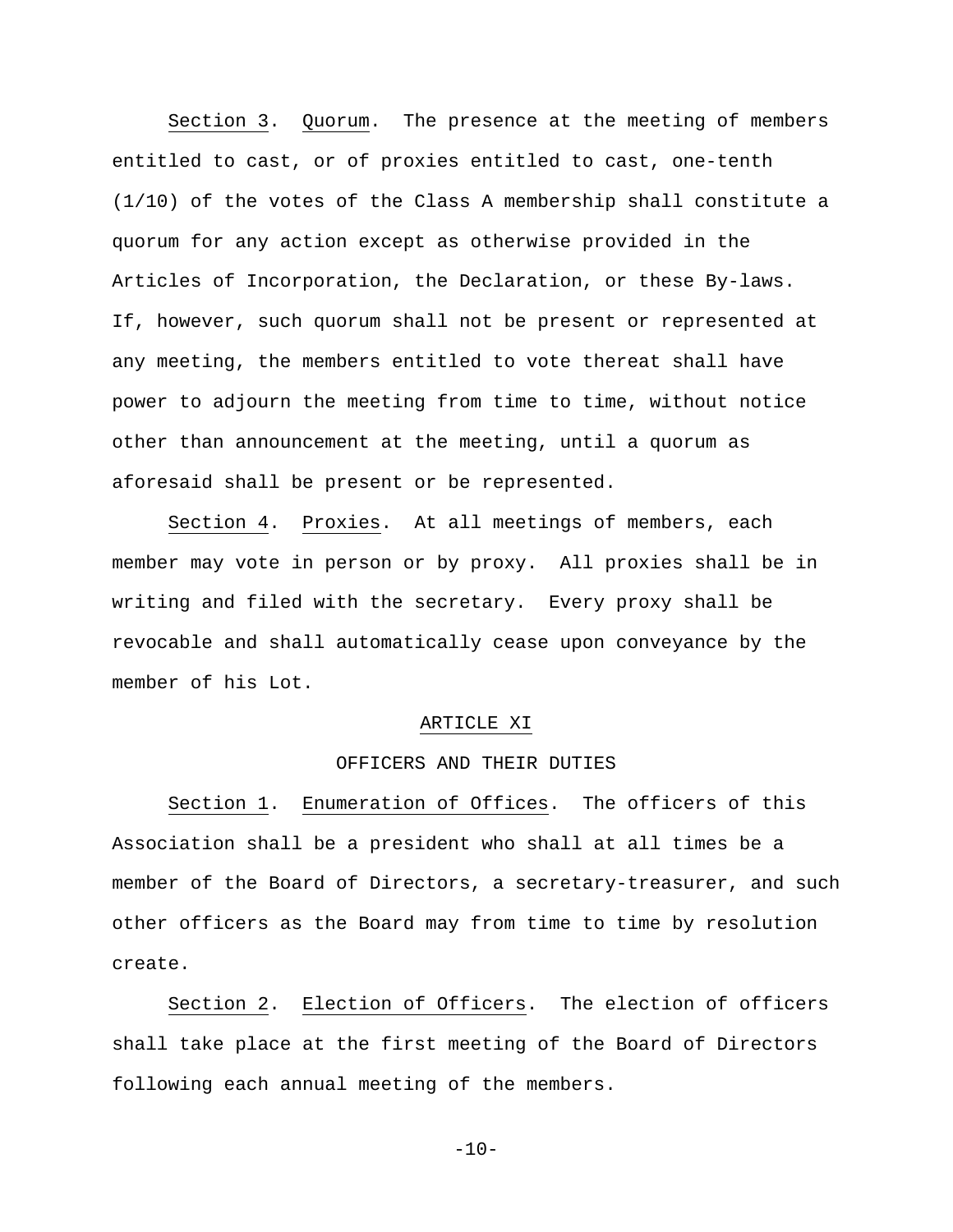Section 3. Term. The officers of this Association shall be elected annually by the Board and each shall hold office for one (1) year unless he shall sooner resign, or shall be removed, or otherwise disqualified to serve.

Section 4. Special Appointments. The Board may elect such other officers as the affairs of the Association may require, each of whom shall hold office for such period, have such authority, and perform such duties as the Board may, from time to time, determine.

Section 5. Resignation and Removal. Any officer may be removed from office with or without cause by the Board. Any officers may resign at any time by giving written notice to the Board, the president or the secretary. Such resignation shall take effect on the date of receipt of such notice or at any later time specified therein, and unless otherwise specified therein, the acceptance of such resignation shall not be necessary to make it effective.

Section 6. Vacancies. A vacancy in any office may be filled in the manner prescribed for regular election. The officer elected to such vacancy shall serve for the remainder of the term of the officer he replaces.

Section 7. Multiple Offices. The offices of secretary and treasurer may be held by the same person. No person shall simultaneously hold more than one of any of the other officers

-11-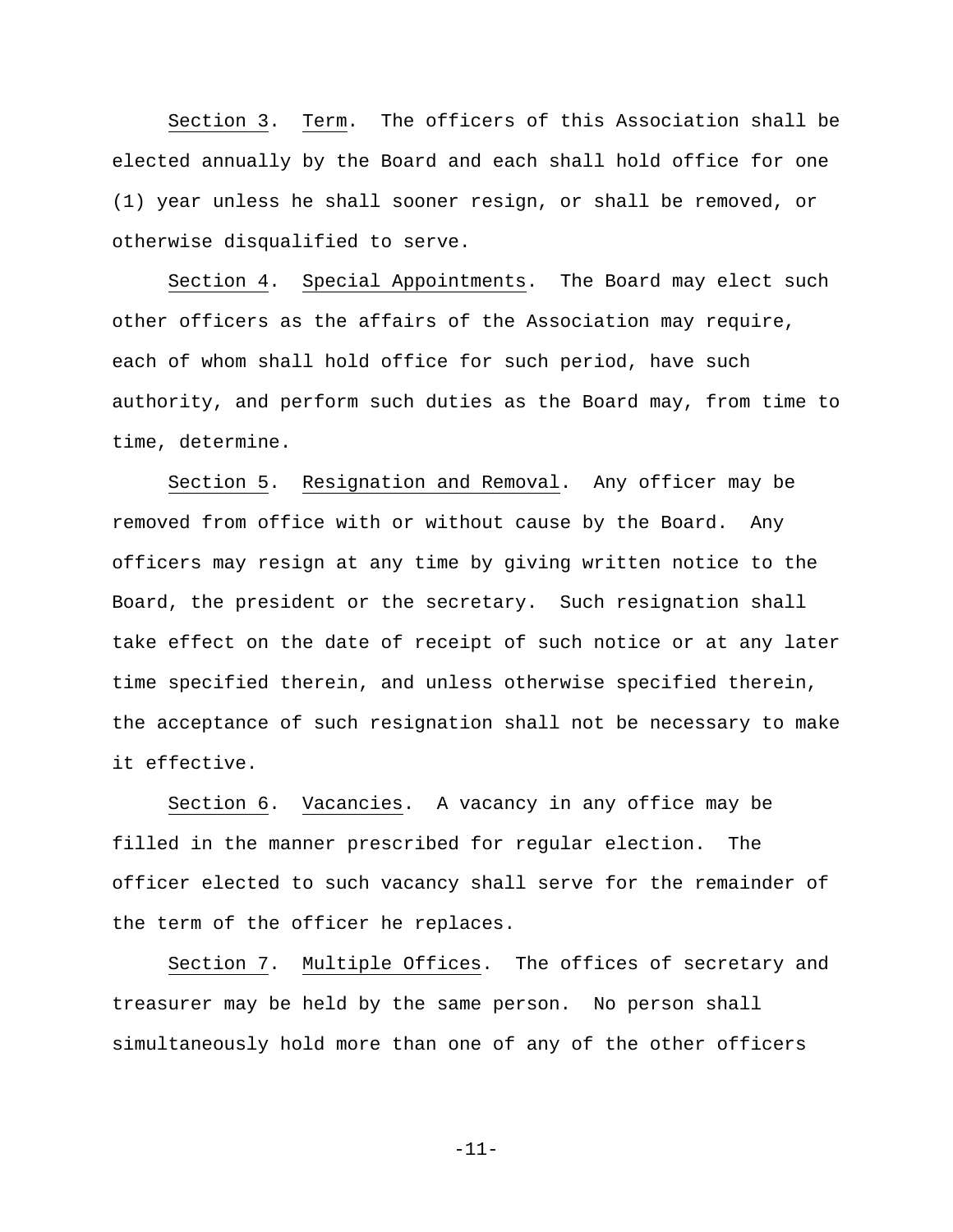except in the case of special offices created pursuant to Section 4 of this Article.

Section 8. Duties. The duties of the officers are as follows:

# President

The president shall preside at all meetings of the Board of Directors; shall see that orders and resolutions of the Board are carried out; shall sign all leases, mortgages, deeds and other written instruments and shall co-sign all checks and promissory notes.

### Secretary/Treasurer

The secretary/treasurer shell record the votes and keep the minutes of all meetings and proceedings of the Board and of the members; keep the corporate seal of the Association and affix it on all papers requiring said seal; serve notice of meetings of the Board and of the members; keep appropriate current records showing the members of the Association together with their addresses, and shall perform such other duties as required by the Board.

The secretary/treasurer shall, in addition, receive and deposit in appropriate bank accounts all monies of the Association and shall disburse such funds as directed by resolution of the Board of Directors; shall sign all checks and promissory notes of the Association; keep proper books of account.

-12-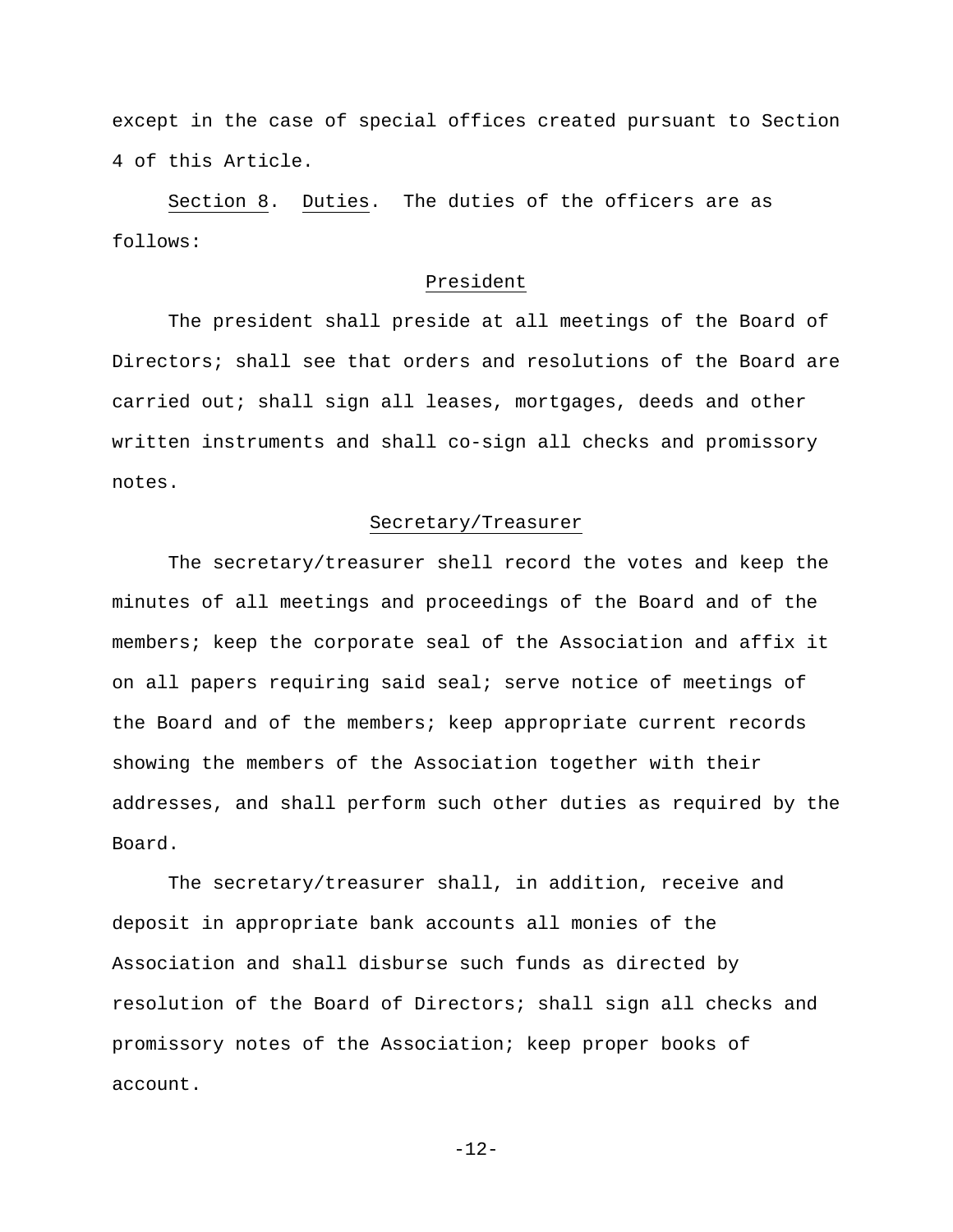### ARTICLE XII

#### ASSESSMENTS

Section 1. Creation of the Lien and Personal Obligation of Assessments. By the Declaration each member is deemed to covenant and agree to pay to the Association: (1) annual assessments or charges, and (2) special assessments for capital improvements. The annual and special assessments, together with such interest thereon and costs of collection thereof, as hereinafter provided, shall be a charge on the land and shall be a continuing lien upon the property against which each such assessment is made. Each such assessment, together with such interest, costs and reasonable attorney's fees shall also be the personal obligation of the person who was the Owner of such property at the time when the assessment fell due and shall not pass to his successors in title unless expressly assumed by them.

Section 2. Purpose of Assessments. The assessments levied by the Association shall be used exclusively for the purpose of promoting the recreation, health, safety, and welfare of the residents in the Properties and in particular for the improvement and maintenance of the Properties, services and facilities devoted to this purpose and related to the use and enjoyment of the Common Area, and of the homes situated upon the Properties.

Section 3. Basis Annual Assessments. Until January 1 of the year immediately following the conveyance of the first Lot to an owner, the annual assessment shall be Twenty-five and no/100ths Dollars (\$25.00) per Lot. Said assessment, however,

 $-13-$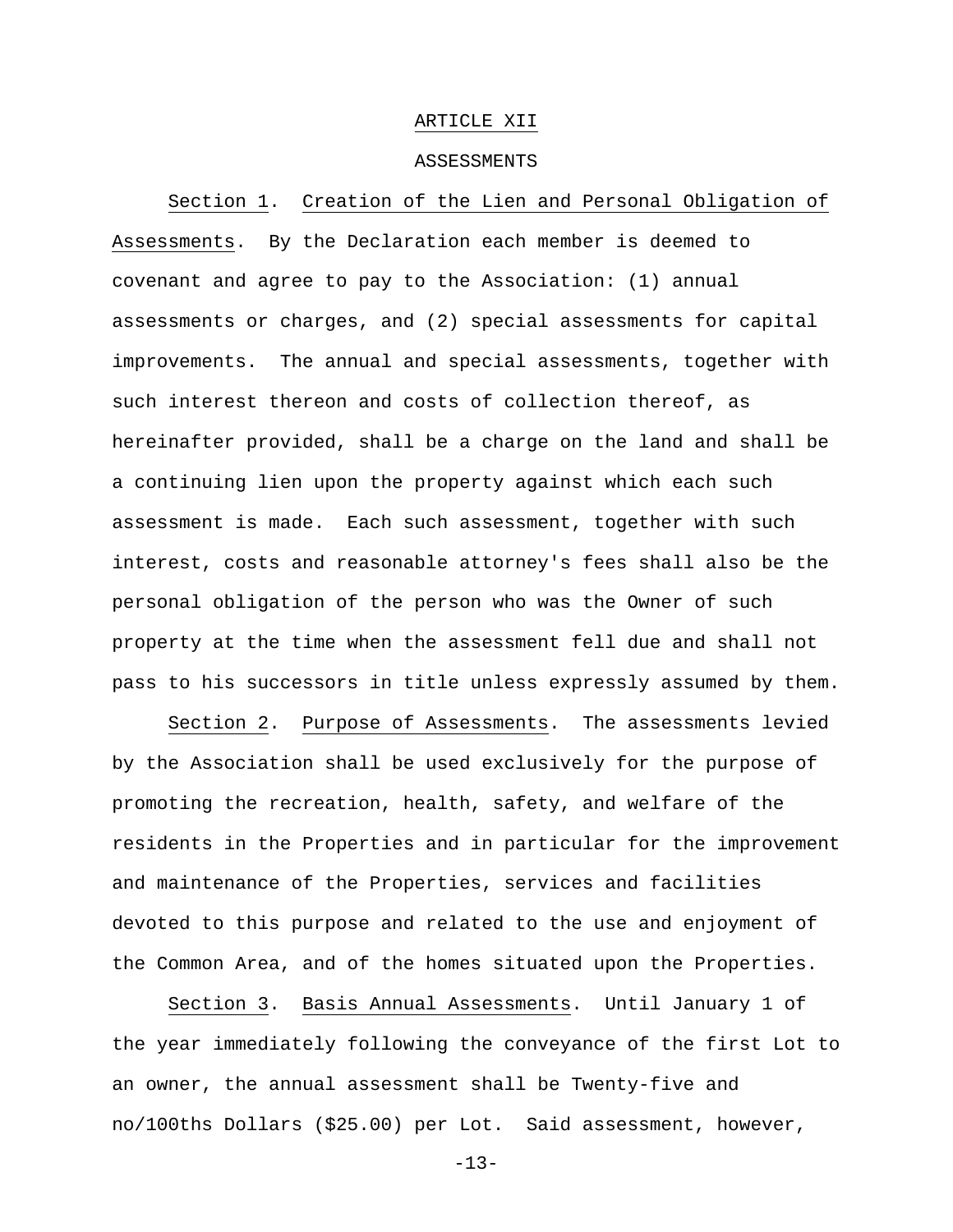shall not be due and payable until the conveyance of the Common Area as provided in Section 7 hereof.

(a) From and after January 1 of the year immediately following the conveyance of the first Lot to an Owner, the annual assessment may be increased effective January 1 of each year provided that any such change shall have the assent of a majority of votes of the Association Board of Director subject to the approval of the Class B member, if a Class B membership is then existing.

Section 4. Special Assessments for Capital Improvements. In addition to the annual assessments authorized above, the Association may levy in any assessment year, a special assessment applicable to that year only, for the purpose of defraying, in whole or in part, the cost of any construction or reconstruction, unexpected repair or replacement of a described capital improvement upon the Common Area, including any necessary fixtures and/or personal property related thereto, provided that any such assessment shall have the assent of a majority of the votes of the Class A members who are voting in person or by proxy and the vote of the Class B membership, if applicable, at a meeting duly called for this purpose, written notice of which shall be sent to all members not less than thirty (30) days nor more than sixty (60) days in advance of the meeting setting forth the purpose of the meeting.

-14-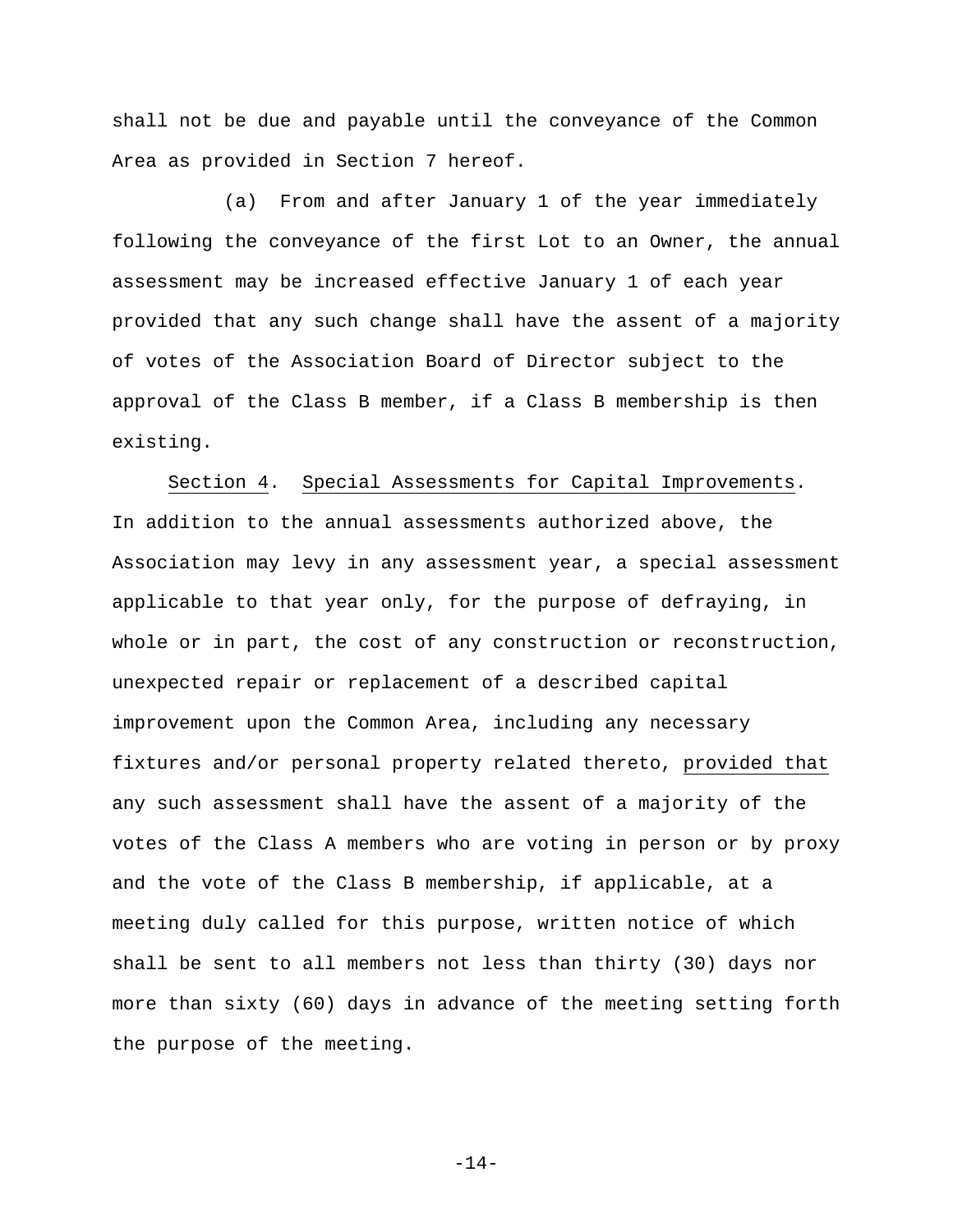Section 5. Uniform Rate. Both annual and special assessments must be fixed at a uniform rate for all Lots and may be collected on a monthly basis.

Section 6. Quorum for Any Action Authorized under Sections 3 and 4. At the first meeting called, as provided in sections 3 and 4 hereof, the presence at the meeting of members or of proxies entitled to cast a majority of all the votes of each class of membership shall constitute a quorum. If the required quorum is not forthcoming at any meeting, another meeting may be called, subject to the notice requirement set forth in sections 3 and 4 and the required quorum at any such subsequent meeting shall be one-half (2) of the required quorum at the preceding meeting. No such subsequent meeting shall be held more than sixty (60) days following the preceding meeting.

Section 7. Date of Commencement of Annual Assessments: Due Dates. The annual assessments provided for herein shall commence as to all Lots on the first day of the month following the conveyance of the Common Area. The first annual assessment shall be adjusted according to the number of months remaining in the calendar year. The Board of Directors shall fix the amount of the annual assessment against each Lot. Written notice of the annual assessment shall be sent to every Owner subject thereto. The due dates shall be established by the Board of Directors.

Section 8. Effect of Non-Payment of Assessments: Remedies of the Association. Any assessments which are not paid when due shall be delinquent. If the assessment is not paid within thirty

 $-15-$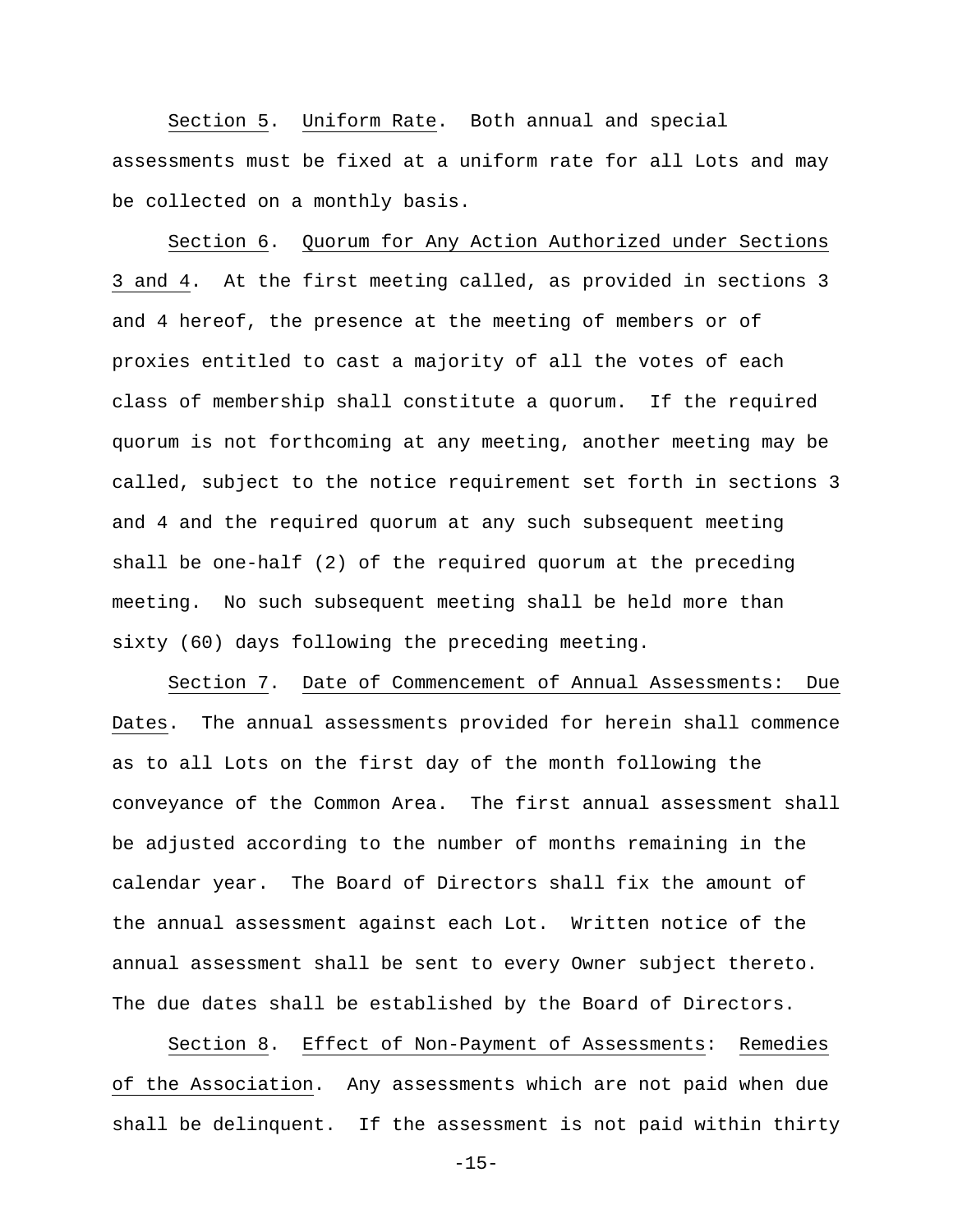(30) days after the due date, the assessment shall bear interest from the date of delinquency at the rate of eighteen percent (18%) per annum, and the Association may bring an action at law against the Owner personally obligated to pay the same or foreclose the lien against the property, and interest, costs and reasonable attorney's fees of any such action shall be added to the amount of such assessment. No Owner may waive or otherwise escape liability for the assessments provided for herein by nonuse of the Common Area or abandonment of his Lot.

Section 9. Subordination of the Lien to Mortgages. The lien of the assessments provided for herein shall be subordinate to the lien of any mortgage or mortgages. Sale or transfer of any Lot shall not affect the assessment lien. However, the sale or transfer of any Lot which is subject to any mortgage, pursuant to a decree of foreclosure under such mortgage or any proceeding in lieu of foreclosure thereof, shall extinguish the lien of such assessments as to payments thereof which became due prior to such sale or transfer. No sale or transfer shall relieve such Lot from liability for any assessments thereafter becoming due or from the lien thereof.

Section 10. Exempt Property. The following property subject to the Declaration shall be exempt from the assessments created therein: (a) all properties dedicated to and accepted by a local public authority, and (b) the Common Area. However, no land or improvements devoted to dwelling use shall be exempt from said assessments.

 $-16-$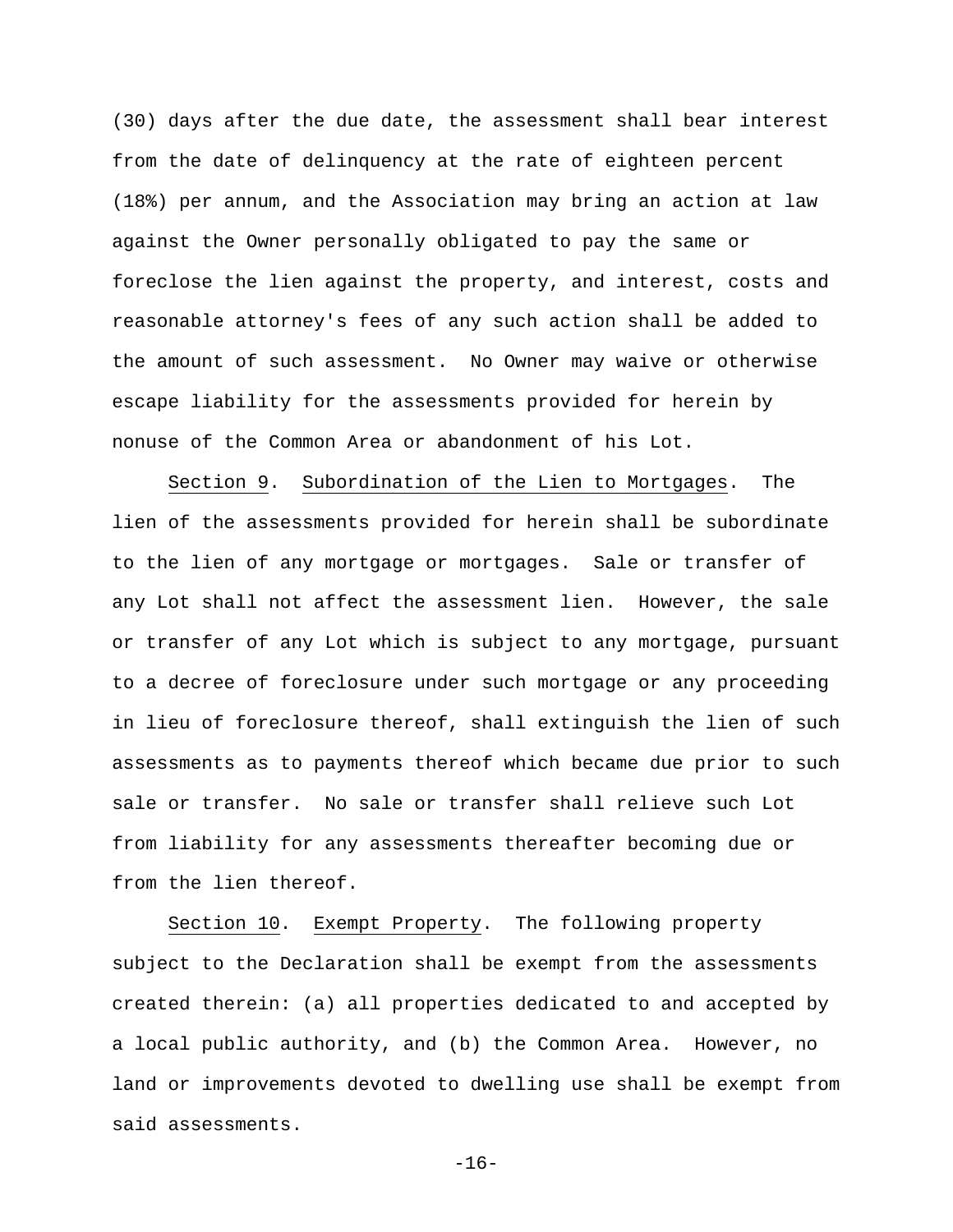#### ARTICLE XIII

### BOOKS AND RECORDS

The books, records and papers of the Association shall be subject to inspection by any member at any meeting called of the membership, together with the Declaration, the Articles of Incorporation and By-Laws of the Association.

### ARTICLE XIV

# AMENDMENTS

Section 1. These By-laws may be amended, at a regular or special meeting of the members, by vote of a majority of a quorum of members present in person or by proxy except but while there is a Class B membership, it shall have the right to veto said amendments.

Section 2. In case of any conflict between the Articles of Incorporation and these By-laws, the Articles shell control; and in the case of conflict between the Declaration and these By-laws, the Declaration shall control.

## ARTICLE XV

### MISCELLANEOUS

The fiscal year of the Association shall being on the first day of January and end on the 31st day of December of every year, except that the first fiscal year shall begin on the date of incorporation.

-17-